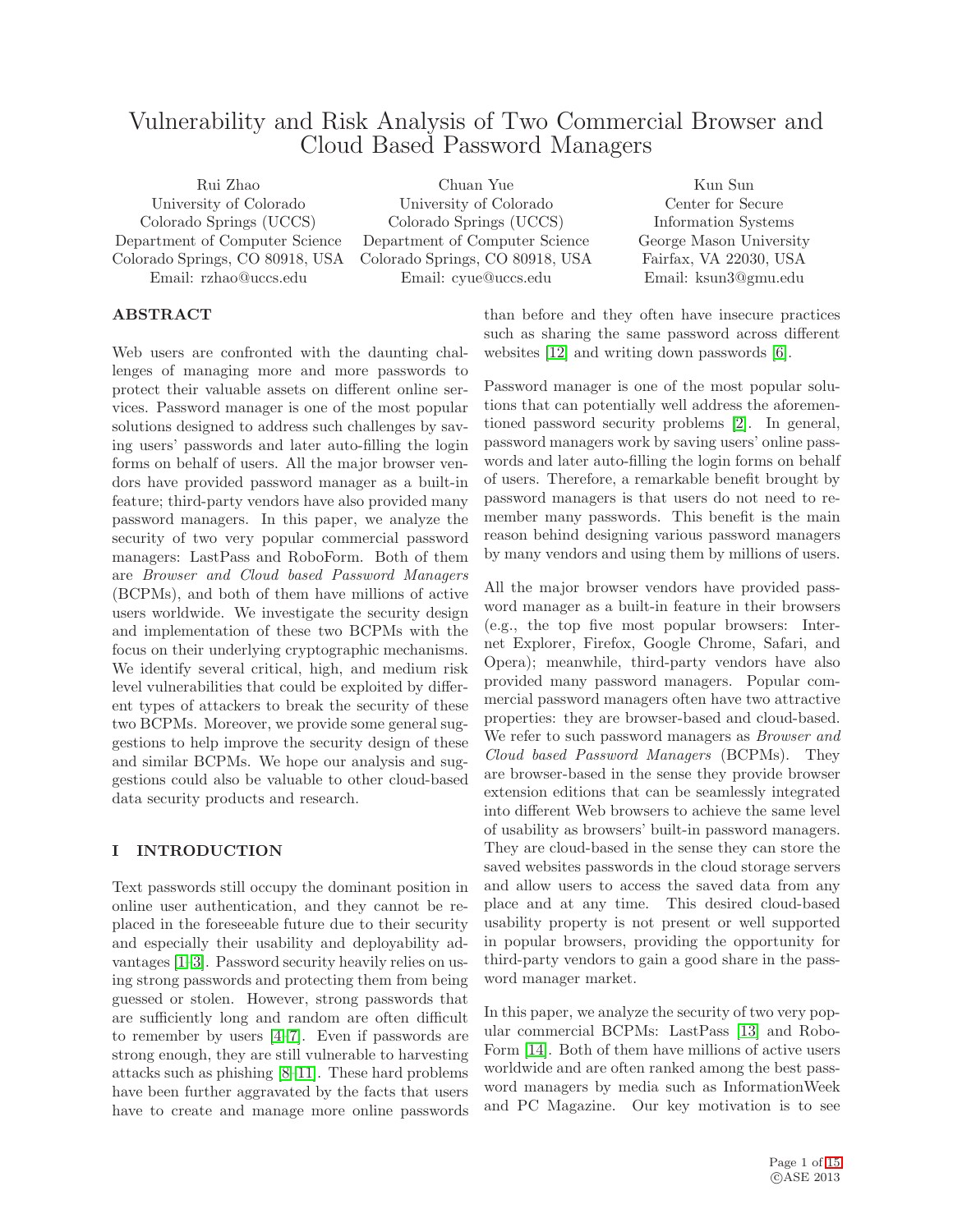whether these two very popular BCPMs are really secure and can properly protect users' online passwords. With this motivation, we make the following contributions: (1) define a threat model for analyzing the security of BCPMs, (2) investigate the design and implementation of these two BCPMs with the focus on their underlying cryptographic mechanisms, (3) identify several vulnerabilities of these two BCPMs that could be exploited by outsider and insider attackers to obtain users' saved websites passwords, (4) analyze the security risk levels of the identified vulnerabilities, and (5) provide some general suggestions to help improve the security design of BCPMs. Beyond these direct contributions to the security design of BCPMs, our analysis and suggestions could also be valuable to other cloud-based data security products and research.

The rest of the paper is structured as follows. Section [II](#page-1-0) reviews related work and provides the background information of LastPass and RoboForm. Section [III](#page-2-0) analyzes the security of these two BCPMs. Section [IV](#page-11-0) provides further discussions and suggestions on secure BCPM design. Section [V](#page-13-11) concludes the paper.

### <span id="page-1-0"></span>II RELATED WORK AND BACK-GROUND

In this section, we briefly review the related text password security research, and provide background information of LastPass and RoboForm browser extensions.

## 1 RELATED WORK ON TEXT PASS-WORD AND PASSWORD MANAGER

It has been known for a long time that weak passwords suffer from brute force attacks and dictionary attacks [\[15\]](#page-13-12), and increasing password entropy is critical to improving password security [\[5\]](#page-13-13). However, the dilemma is that strong passwords that are sufficiently long and random are often difficult to remember by users due to human memory limitations [\[4,](#page-13-2)[7\]](#page-13-3). Largescale studies of Web password habits further demonstrated the severity of the password security problems such as using weak passwords and sharing passwords across websites [\[6,](#page-13-7) [12\]](#page-13-6).

To improve the security of text passwords, researchers and vendors have provided many solutions such as password managers [\[13,](#page-13-9)[14,](#page-13-10)[16\]](#page-13-14), password hashing systems [\[17](#page-14-1)[–19\]](#page-14-2), and single sign-on systems [\[20,](#page-14-3) [21\]](#page-14-4). In

general, usability is the main concern for password hashing systems [\[17,](#page-14-1) [22\]](#page-14-5), while security and business model are the main concerns for single sign-on systems [\[20,](#page-14-3)[23,](#page-14-6)[24\]](#page-14-7). As highlighted in Section [I,](#page-0-0) password manager is one of the most popular solutions that can potentially well address the password security problems. We analyzed the insecure design (e.g., lack of a master password mechanism) of browsers' built-in password managers in [\[25\]](#page-14-8). Our focus in this paper is on analyzing the security of two very popular commercial BCPMs: LastPass [\[13\]](#page-13-9) and RoboForm [\[14\]](#page-13-10).

#### 2 BACKGROUND INFORMATION OF LASTPASS AND ROBOFORM

LastPass is mainly designed and implemented as browser extensions for the top five most popular browsers [\[13\]](#page-13-9); we focus on its Firefox and Google Chrome browser extensions that share the same design. RoboForm has both stand-alone and browser extension editions [\[14\]](#page-13-10); we also focus on its Firefox and Google Chrome browser extensions that share the same design. In this paper, we use LastPass and RoboForm to refer to their Firefox and Google Chrome extensions, which are representative Browser and Cloud based Password Managers (BCPMs) that provide important usability benefits to users as highlighted in Section [I.](#page-0-0)

Similar to other password managers, LastPass and RoboForm save users' websites login information (i.e., usernames and passwords for different websites), and later automatically fill the corresponding login forms on behalf of users. However, they interact with their cloud storage servers in different ways. LastPass always stores a user's websites login information to both the local machine and remote cloud storage servers. In contrast, RoboForm only allows a user to be in either the online mode or the offline mode. In the online mode, RoboForm stores a user's websites login information to its cloud storage servers; in the offline mode, it stores a user's websites login information to the user's local machine.

Both BCPMs require a user to provide a username and password pair for authentication before allowing the user to access the saved data. Before saving a user's login information for any website, both BCPMs prompt a dialog box associated with the browser's address bar to obtain the user's confirmation. Once a user revisits the login webpage of a corresponding website, both BCPMs can auto-fill the login information on behalf of the user. Both BCPMs provide user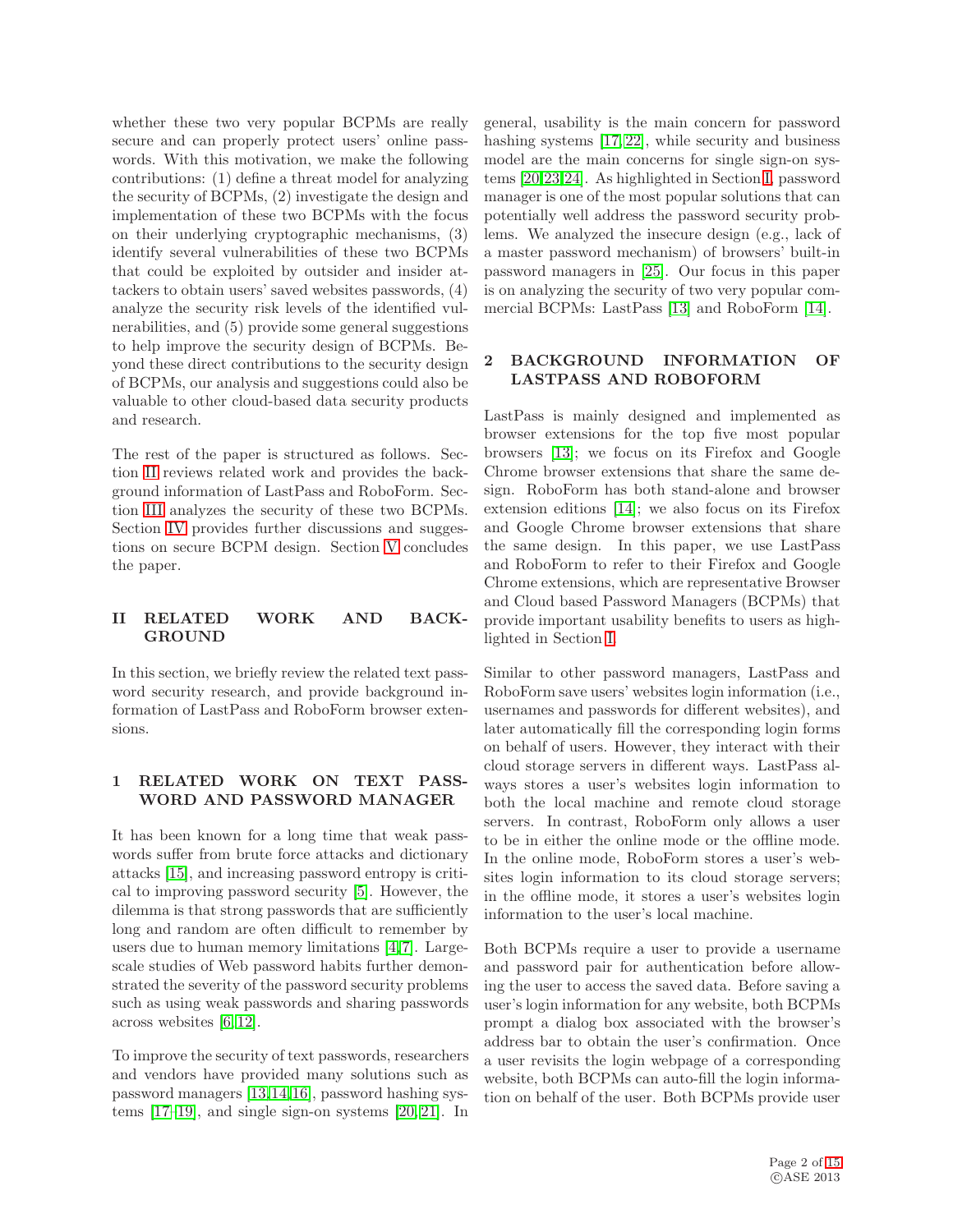<span id="page-2-1"></span>

| Table 1: The properties related to the master password in LastPass and RoboForm. |  |  |  |  |  |
|----------------------------------------------------------------------------------|--|--|--|--|--|
|----------------------------------------------------------------------------------|--|--|--|--|--|

| Properties                                                                 | LastPass                 | RoboForm                        |
|----------------------------------------------------------------------------|--------------------------|---------------------------------|
| Is the master password related to the password for authenticating a        | Yes, master password de- | $\sim$ No, they are independent |
| BCPM user to servers?                                                      | rives BCPM password      |                                 |
| Is the master password enabled by default?                                 | Yes                      | No                              |
| Is the master password used to protect all the websites login information? | Yes                      | No, by a user's decision        |
| Can the master password be remembered and stored to a user's local         | Yes                      | No.                             |
| machine?                                                                   |                          |                                 |
| Is the master password changeable?                                         | Yes                      | No                              |
| Is any strength requirement on the master password enforced?               | No                       | No                              |

interfaces for users to manage (e.g., modify or delete) their saved websites login information. In addition to using the extension's user interface, LastPass users can also log into the official LastPass website to manage their accounts.

To protect users' websites login information, both BCPMs take the approach of using a master password. The whole point of this approach is that the saved websites login information can only be decrypted and used by the user who provides the valid master password. In other words, even if attackers (including insincere LastPass or RoboForm employees) can obtain the saved data, they should not be able to feasibly decrypt and recover the original plaintext websites login information. The vendors of these two BCPMs claimed on their websites [\[13,](#page-13-9) [14\]](#page-13-10) that they do not know users' master passwords, cannot resend or reset master passwords, and do not know users' login information for different websites.

Table [1](#page-2-1) illustrates that the ways of using master passwords in LastPass and RoboForm are quite different. The second row shows that LastPass derives a user's password for authenticating to LastPass servers from the user's master password, while no dependency between these two passwords exists in RoboForm. The third row shows that LastPass uses the master password by default, but RoboForm allows a user to decide whether a master password will be used. The fourth row shows that LastPass uses the master password to protect all the websites login information, but RoboForm depends on a user's decision. The fifth row shows that LastPass can even remember and save a user's master password to the local machine so that the user will be automatically logged into the extension next time, while RoboForm does not have such a property. The sixth row shows that LastPass allows a user to change the master password, but RoboForm does not provide such a flexibility. The last row shows that both BCPMs do not enforce any strength requirement on users' master passwords.

Overall, these master password related properties have important security implications. Relatively speaking, enabling the master password by default and protecting all the websites login information in LastPass will provide better security. Similarly, making the master password changeable in LastPass will provide flexibility and better security. However, remembering and storing the master password to the local machine in LastPass could lead to security risks. Furthermore, it could also lead to security risks when a strength requirement on master passwords is not enforced in both BCPMs. In the next two sections, we analyze the security of these two BCPMs and provide more discussions and suggestions on improving their security design.

## <span id="page-2-0"></span>III SECURITY ANALYSIS OF LASTPASS AND ROBOFORM

In this section, we first define the threat model that we consider for BCPMs. We then describe our security analysis methodology. Finally, we analyze in detail the security of LastPass and RoboForm.

## 1 THREAT MODEL

We define the threat model for BCPMs from four perspectives: types of credentials, types of attackers, types of attacks under consideration, and types of attacks outside of consideration. Figure [1](#page-3-0) is an overview of this threat model.

## 1.1 CREDENTIALS

For ease of presentation, we refer to a user's login information for different websites as websites credentials, which are the essential targets of attackers because the stolen websites credentials can be directly used to log into different websites to access and abuse a user's online accounts. We refer to a user's <BCPM username, BCPM password> pair as the BCPM credential, which allows a user to authenticate to the cloud storage servers of the corresponding BCPM through the LastPass or RoboForm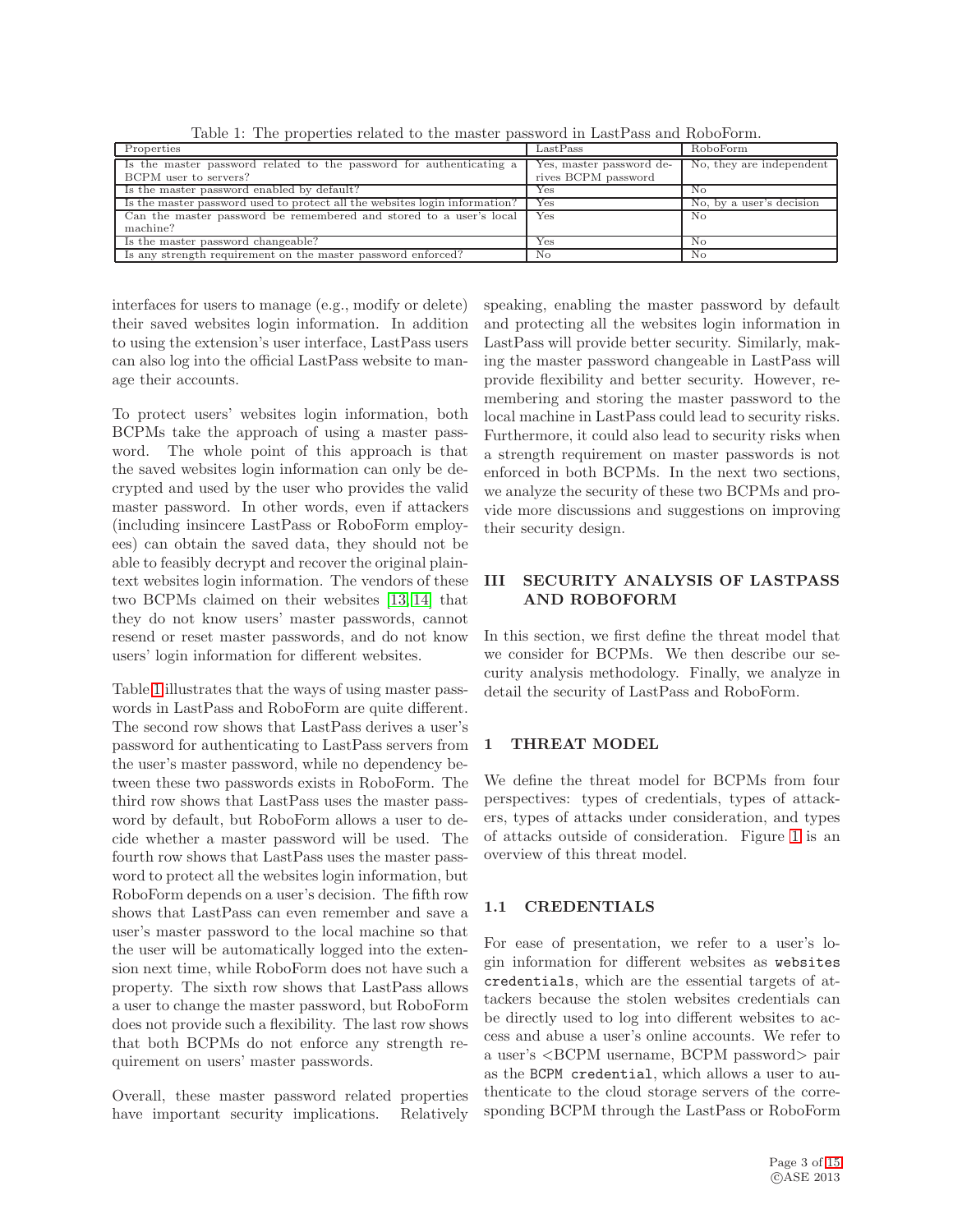

<span id="page-3-0"></span>Figure 1: An overview of the threat model for BCPMs.

browser extension. LastPass also allows a user to use the BCPM credential to log into its official website as described in Section [II.](#page-1-0) The third type of credential is the master password that plays an important role in the security design of these two BCPMs (Table [1\)](#page-2-1). As will be soon analyzed, cracking the master password used in these two BCPMs can greatly facilitate the cracking of websites credentials.

## <span id="page-3-1"></span>1.2 ATTACKERS

Two types of attackers may target those credentials: outsider attackers and insider attackers. Outsider attackers are unauthorized or illegitimate entities who initiate attacks from outside of the security perimeter of a BCPM vendor's system resources. They could be from amateur pranksters to organized criminals and even hostile governments. Outsider attackers may have the server-side stealing capability, i.e., intruding into the cloud storage servers of a BCPM vendor to steal the data saved for users. The attack happened on LastPass in 2011 [\[26\]](#page-14-9) exemplifies such server-side stealing capability.

Outsider attackers may also have the client-side stealing capability, i.e., attacking users' machines to steal locally saved data. They may even have the client-side computation capability, i.e., temporarily running either benign or malicious programs on users' machines to perform some computations. For these two client-side capabilities, popular attacks such as drive-by-downloads [\[27–](#page-14-10)[31\]](#page-14-11) are representative examples, in which attackers can install and run malware on a user's machine in a few seconds. We do not assume malware can persist on the victim's machine – anti-malware software such as Microsoft Forefront Endpoint Protection may eventually detect and remove the malware, or solutions such as the Back to the Future framework [\[32\]](#page-14-12) may restore the system to a prior good state and preserve the system integrity. However, within that few seconds, the installed malware can either directly send back the stolen data for decrypting on attackers' machines, or, if necessary, decrypt the stolen data on the victim's machine and then send the results back to attackers.

Insider attackers are entities that are authorized to access a BCPM vendor's system resources but use them in a non-approved way. Examples of insider attackers could be insincere employees or former employees who can still access a BCPM vendor's system resources. Similar to outsider attackers, insider attackers may have the server-side stealing capability to steal the saved data. In addition, insider attackers may have the server-side monitoring capability, i.e., directly monitoring the communication between BCPMs and their cloud storage servers. Considering insider attackers in analyzing the security of BCPMs is of particular importance because although BCPM vendors store the encrypted data in their cloud storage servers, they should not be able to feasibly decrypt and recover any user's websites credentials and master password.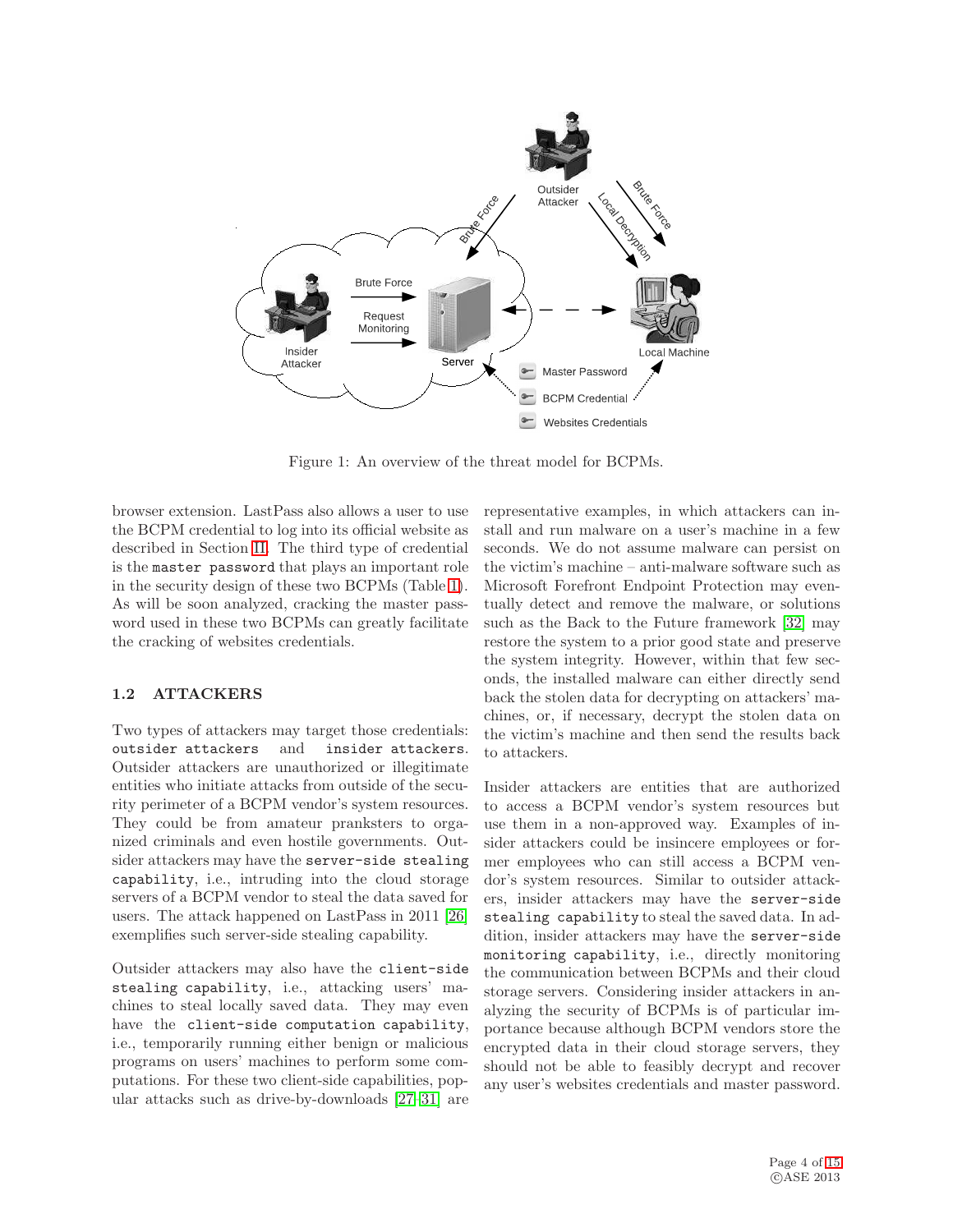#### <span id="page-4-1"></span>1.3 ATTACKS UNDER CONSIDERATION

We focus on the underlying cryptographic mechanisms of LastPass and RoboForm and mainly consider three types of attacks that could be performed to obtain credentials either from cloud storage servers or from users' local machines: brute force attacks, local decryption attacks, and request monitoring attacks. The solid-line arrows in Figure [1](#page-3-0) denote these attacks that could be performed by outsider and insider attackers.

Brute force attacks can be performed by both outsider and insider attackers to mainly crack a user's master password, from which other credentials can be further cracked. Note that we consider the effort of brute force attacks as the upper bound – attackers can definitely use different dictionaries to reduce their effort. Local decryption attacks aim to crack a user's websites credentials from the user's local machine without using brute force, and they can be performed by outsider attackers using driveby-downloads and running malware on the victim's local machine. Request monitoring attacks aim to obtain a user's websites credentials by intercepting the requests sent from BCPMs to their cloud storage servers. Because BCPMs normally use the HTTPs protocol to secure their communication with cloud storage servers and meanwhile we do not assume malware can persist on a user's local machine, we mainly consider request monitoring attacks performed by insider attackers from the server-side.

#### 1.4 ATTACKS OUTSIDE OF CONSIDER-ATION

We do not consider general Web attacks such as cross-site scripting, cross-site request forgery, and DNS spoofing, as well as their potential interactions with browser extensions [\[33\]](#page-14-13). We do not consider privilege escalation related vulnerabilities of browsers and browser extensions. Specific attacks (e.g., sidechannel and hypervisor privilege escalation) against the cloud storage servers of BCPMs are also out of the scope of our analysis.

#### <span id="page-4-0"></span>2 SECURITY ANALYSIS METHODOL-OGY

"Where a threat intersects with a vulnerability, risk is present [\[34\]](#page-14-14)." We have defined and discussed threat agents (attackers) and attack vectors (attacks) in the above threat model for BCPMs. If the occurrences of

such threats are rare or do not have high impacts, BCPMs would not bother to encrypt their stored websites credentials in the first place. Therefore, we do not intend to further identify threat sources, but focus on investigating the vulnerabilities in the cryptographic mechanisms of the two BCPMs and correlating them to potential security risks and attacks. We mainly investigated the two BCPMs on the Windows 7 platform.

Both BCPMs are browser extensions written mainly in JavaScript, and their developers used different obfuscation techniques to make their JavaScript code difficult for other people to read and understand. Using Eclipse (www.eclipse.org) and JS Beautifier (jsbeautifier.org), we de-obfuscate the JavaScript code of the two BCPMs for us to analyze. Besides analyzing the source code, we use Mozilla's JavaScript Debugger [\[35\]](#page-14-15) and Google Chrome's developer tools to help us understand the dynamic execution of the two BCPMs. To understand the communication between the two BCPMs and their cloud storage servers, we use the stand-alone edition HTTP Analyzer [\[36\]](#page-14-16) to monitor and analyze all the incoming and outgoing traffic. To further confirm our understanding of the security design of the two BCPMs, we perform experiments and verify the related features such as storage, user authentication, and key derivation.

We estimate the effort of brute force attacks based on the computational power exemplified in a very popular cryptography textbook [\[37\]](#page-14-17) authored by William Stallings. In the Table 2.2 (chapter 2, page 38, and 5th edition) of this textbook, Stallings used two computer systems with different computational power to estimate the brute force effort for searching cryptographic keys. The *first system* is more like a regular desktop computer, and it takes 10<sup>−</sup><sup>6</sup> second to perform a basic cryptographic operation. The *second system* is more like a cluster of high performance servers with multi-core processors and GPUs, and it takes  $10^{-12}$  second to perform a basic cryptographic operation.

In our estimation, we consider either a DES (Data Encryption Standard) or an AES (Advanced Encryption Standard) decryption as a basic cryptographic operation as in [\[37\]](#page-14-17). Meanwhile, for simplicity but without loss of generality, we also consider either a SHA-1 or SHA-2 [\[38\]](#page-14-18) hash operation as a basic cryptographic operation, although this is a conservative consideration because a hash operation is normally more efficient than a decryption operation. That means, in our estimation, the running time for each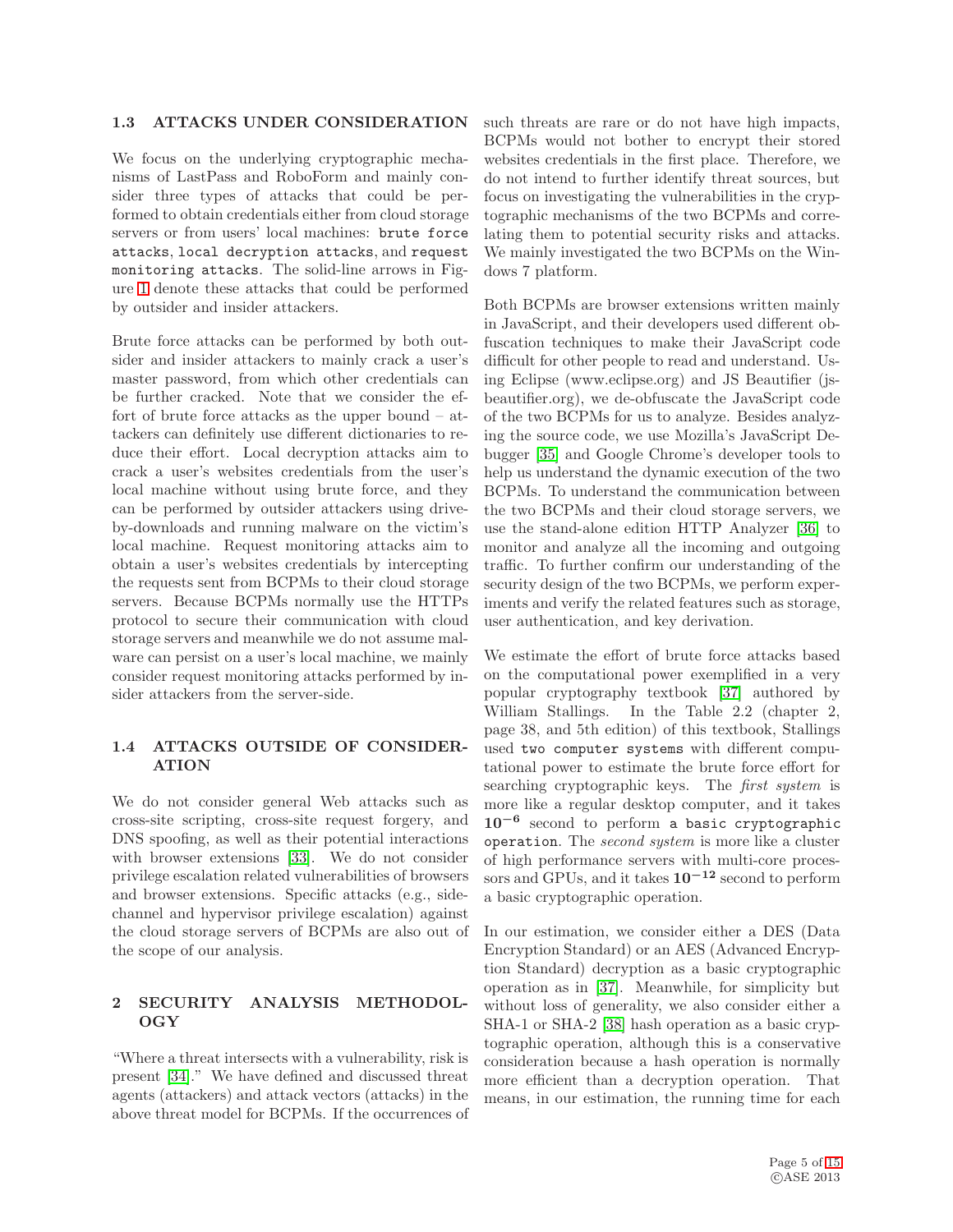of these four basic cryptographic operations is 10−<sup>6</sup> second on the aforementioned *first system* and 10−<sup>12</sup> second on the aforementioned *second system*. We use this running time information in the following analysis and discussion of attackers' brute force effort.

## 3 LASTPASS SECURITY DESIGN AND VULNERABILITY ANALYSIS

LastPass mainly uses JavaScript to support all of its functionalities including the cryptographic operations. It can also include an additional binary component to perform some cryptographic operations. If the binary component is not installed or not compatible with the system, cryptographic operations will be completely performed by JavaScript. LastPass always stores a user's websites credentials both locally to the user's machine and remotely to cloud storage servers.

We draw Figure [2](#page-6-0) to illustrate the high-level security design of LastPass. Basically, a user only remembers a master password and a BCPM username. A *g local key* is derived from the master password and the BCPM username, and it will be used to encrypt the user's websites credentials. A *g local hash* is further derived from the master password and the g local key, and it will be used as the BCPM password. The  $\langle$ BCPM username, BCPM password $>$ pair will be submitted to the cloud storage servers of LastPass for user authentication.

To perform both derivations, LastPass uses a variation of the deterministic password-based key derivation function *PBKDF2* specified in RFC 2898 [\[39\]](#page-14-19). The main variation is replacing the pseudorandom function recommended in the PBKDF2 specification [\[39\]](#page-14-19) with the SHA-256 secure hashing function [\[38\]](#page-14-18) to perform the underlying cryptographic operations. This replacement in LastPass was made probably for the purpose of ease of implementation, but it weakens the security of PBKDF2 because one major security improvement of PBKDF2 over its prior version PBKDF1 is using pseudorandom functions rather than hashing functions in the underlying cryptographic operations [\[39\]](#page-14-19).

The PBKDF2 function used in LastPass (denoted as *PBKDF2 LP*) accepts four input parameters, in order: a *password*, a *salt*, an *iteration count*, and a *key length* value; it returns the derived key as the output. A SHA-256 operation is mainly performed for each iteration inside of the function; therefore, the iteration count parameter value corresponds to the total

number of basic cryptographic operations performed in a *PBKDF2 LP* function call. LastPass derives *g local key* and *g local hash* by using *PBKDF2 LP* in Formula [\(1\)](#page-6-1) and Formula [\(2\)](#page-6-2), respectively. In Formula [\(1\)](#page-6-1), a user's master password is used as the password parameter, the user's BCPM username is used as the salt, the iteration count is 500, and the derived  $q$  *local key* is 32 bytes. In Formula [\(2\)](#page-6-2),  $q$  *local key* is used as the password parameter, the user's master password is used as the salt, the iteration count is one, and the derived *g local hash* is also 32 bytes.

We now reveal the vulnerabilities in the security design of LastPass and discuss three types of potential attacks: *outsider attackers' local decryption attacks*, *outsider attackers' brute force attacks*, and *insider attackers' brute force attacks*. We analyze how a user's master password can be cracked. With the cracked master password, attackers can directly derive the *g local key* to completely decrypt all the websites credentials of the user, and can further derive the BCPM password (i.e., *g local hash*) of the user.

#### <span id="page-5-0"></span>3.1 OUTSIDER ATTACKERS' LOCAL DE-CRYPTION ATTACKS

The vulnerability (referred to as LastPass-Vul-1) lies in the *insecure design of the master password remembering mechanism in LastPass*. As shown in Figure [2,](#page-6-0) LastPass can even remember a user's master password (with the BCPM username) into a local SQLite [\[40\]](#page-14-20) database table *LastPassSavedLogins2*, allowing the user to be automatically authenticated whenever LastPass is used again. Whether and how LastPass protects the master password before saving it into the database table depends on the configuration of the user's machine. There are three possible cases: (1) if LastPass includes an aforementioned binary component and the TPM (Trusted Platform Module) of the machine is available, the *protect data()* function of the binary component will use the Windows API function *CryptProtectData()* with the TPM support to encrypt the master password; (2) if the binary component exists but the TPM of the machine is not available, the *protect data()* function will use *CryptProtectData()* without the TPM support to encrypt the master password; and (3) if the binary component does not exist, LastPass will not encrypt the master password at all.

A locally saved master password, no matter encrypted or not, is vulnerable to local decryption attacks that can be performed by outsider attackers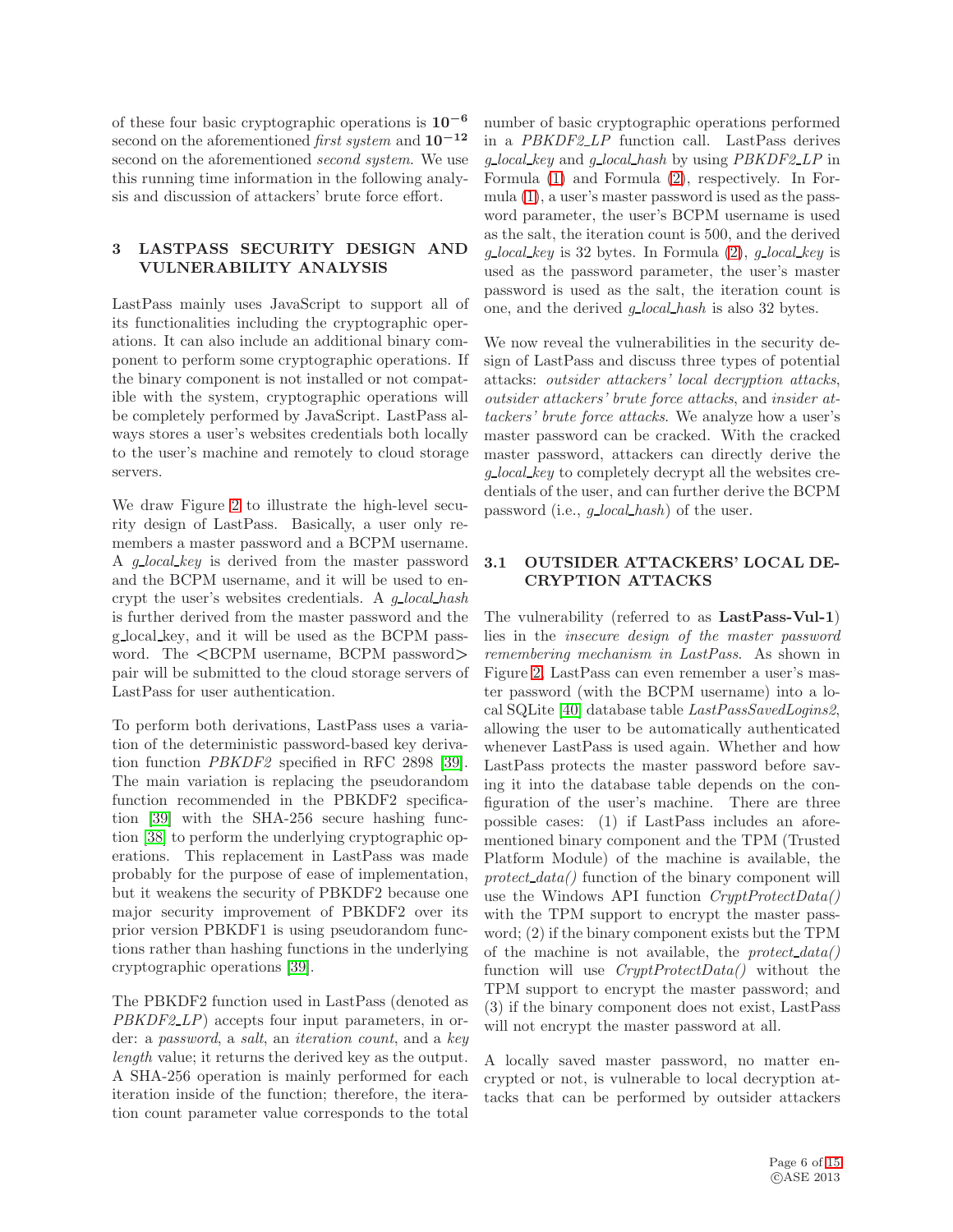

<span id="page-6-0"></span>Figure 2: High-level security design of LastPass.

<span id="page-6-1"></span> $g\text{.}local\text{.}key = PBKDF2\text{.}LP(master password, BCPM username, 500, 32)$  (1)

<span id="page-6-2"></span> $g\textcolor{red}{local\textcolor{black}{\mu}}ash = PBKDF2\textcolor{red}{L}P(g\textcolor{red}{local\textcolor{black}{\textcolor{black}{key}}}, master\textcolor{red}{password},1,32)$  (2)

with the client-side stealing capability and/or the client-side computation capability (Section [1.2\)](#page-3-1). In the cases (1) and (2) where the *protect data()* function of the binary component is used in the encryption, outsider attackers can call the corresponding *unprotect data()* function of the binary component on the victim's machine to decrypt the master password. In other words, attackers need to have both the clientside stealing capability and the client-side computation capability. The *unprotect data()* function will use the corresponding Windows API function *CryptUnprotectData()* either with or without the TPM support (based on the configuration of the user's machine) to perform the decryption. In the case (3) where no encryption is applied, outsider attackers with the client-side stealing capability can directly steal the saved plaintext master password.

In all the three cases, outsider attackers can directly steal the plaintext BCPM username from the *Last-PassSavedLogins2* database table. Therefore, using Formula [\(1\)](#page-6-1) and Formula [\(2\)](#page-6-2), outsider attackers can derive *g local key* and *g local hash* to completely recover all the plaintext websites credentials of a user.

We performed experiments and validated the effectiveness of such local decryption attacks. We verified that the time effort for performing such attacks is very low – within one second, the entire decryption process can be completed and all the plaintext web-

sites credentials of a user can be accurately obtained by outsider attackers.

#### <span id="page-6-3"></span>3.2 OUTSIDER ATTACKERS' BRUTE FORCE ATTACKS

Even if a master password is not saved by LastPass into the *LastPassSavedLogins2* database table on a user's local computer, it is still vulnerable to brute force attacks performed by outsider attackers. The vulnerability (referred to as LastPass-Vul-2) lies in the *insecure design of the local user authentication mechanism and the insecure application of the PBKDF2 function in LastPass*.

As shown in Figure [2,](#page-6-0) to locally authenticate a user and make the user's websites credentials accessible when the network connection is not available, Last-Pass encrypts a hard-coded string "lastpass rocks" using AES and writes the ciphertext into another local SQLite [\[40\]](#page-14-20) database table *LastPassData*, in which the encrypted websites credentials are also saved. The key used in this AES encryption operation is the same key (i.e., *g local key*) used for encrypting a user's websites credentials. Therefore, in a local user authentication, if the key derived from Formula [\(1\)](#page-6-1) based on the BCPM username and the master password provided by a user can decrypt the ciphertext for "lastpass rocks" back to the correct plaintext, the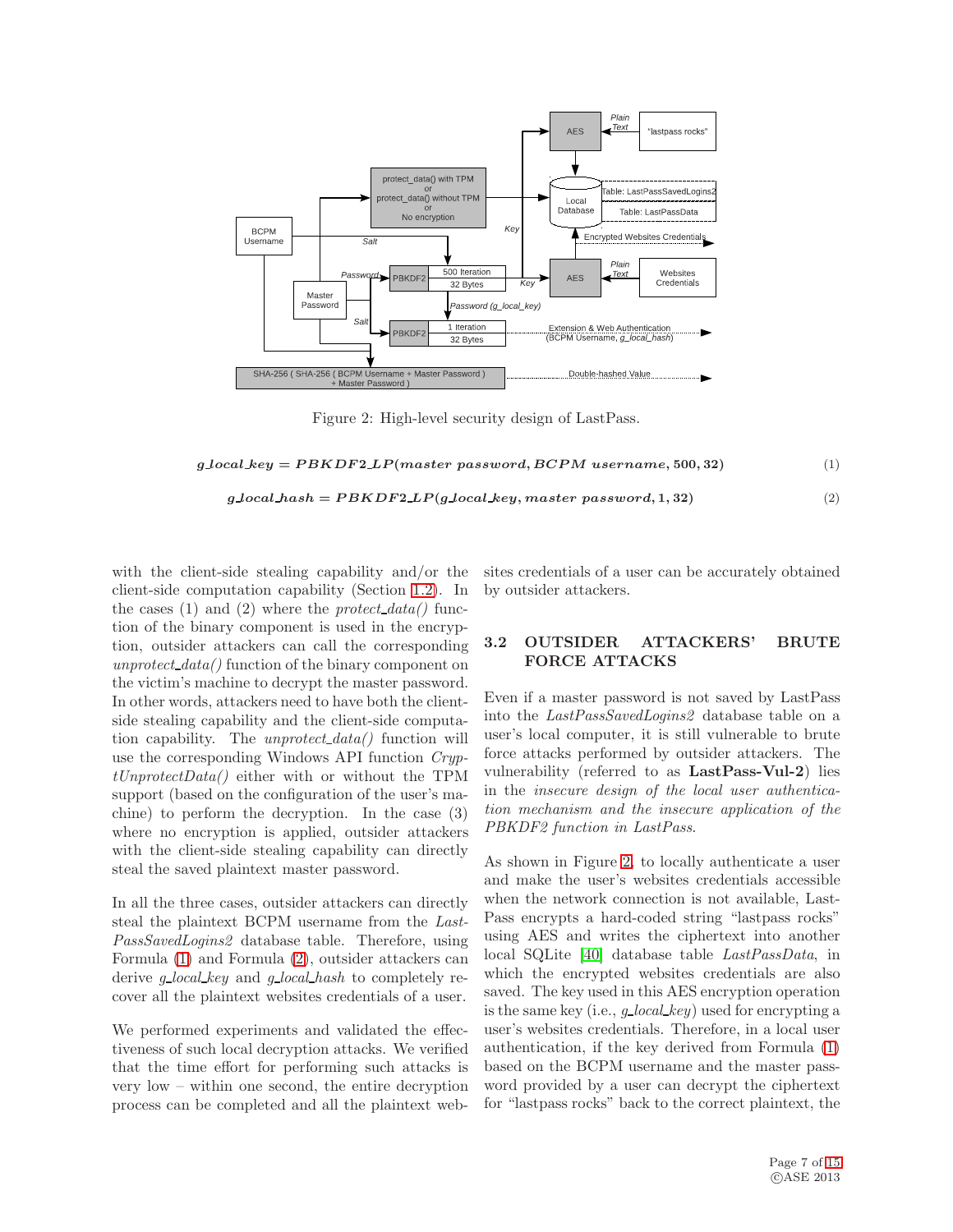authentication will be successful and LastPass will further decrypt the websites credentials for the user.

Outsider attackers with the client-side stealing capability (Section [1.2\)](#page-3-1) can perform brute force attacks using the following steps after stealing the BCPM username and the ciphertext for "lastpass rocks". First, an attacker derives *g local key* (Formula [\(1\)](#page-6-1)) by trying one possible master password together with the stolen BCPM username. Second, the attacker tries to decrypt the ciphertext for "lastpass rocks" using AES with the derived *g local key* as the decryption key. Third, if the decrypted result is "lastpass rocks", the brute force attack is successful and the attacker obtains the user's real master password; otherwise, the attacker repeats above steps with another possible master password. Each master password try consists of 501 (500 iterations in Formula [\(1\)](#page-6-1) plus one AES decryption) basic cryptographic operations, thus taking  $501*10^{-6}$  seconds and  $501*10^{-12}$ seconds, respectively, on the two systems referred in Section [2.](#page-4-0)

The effectiveness of such brute force attacks also depends on the size of the master password space, which is determined by the length of the master password and the number of possibilities for each master password character. If each master password character can be an upper case letter, a lower case letter, or a decimal digit, then it could be one of the 62  $(26+26+10)$  possibilities. Based on this number, we list different master password lengths and their corresponding space sizes in the first column and the second column of Table [2,](#page-8-0) respectively. The third and fourth columns of Table [2](#page-8-0) list the outsider attackers' average brute force attack effort (i.e., overall effort divided by two) with one try's running time at  $501*10^{-6}$  seconds and  $501*10^{-12}$  seconds, respectively. For example, on average, outsider attackers can crack an 8-character master password in about 1734.3 years and 15.2 hours, respectively, on the aforementioned two systems.

Note that outsider attackers with the server-side stealing capability (Section [1.2\)](#page-3-1) can also perform brute force attacks. The effectiveness of such attacks depends on how well LastPass protects the  $BCPM$  credential (i.e., the  $\langle BCPM$  username, *g local hash*> pair) on its authentication server. If we assume outsider attackers can trivially obtain a user's BCPM credential from the server-side, then each master password try also consists of 501 (500 iterations in Formula [\(1\)](#page-6-1) plus one iteration in Formula [\(2\)](#page-6-2)) basic cryptographic operations. There-

fore, the brute force attack effort will be similar to that listed in the third and fourth columns of Table [2.](#page-8-0) However, the server-side protection mechanism of LastPass is unknown to the public, so we do not further analyze the actual attack effort.

## <span id="page-7-0"></span>3.3 INSIDER ATTACKERS' BRUTE FORCE ATTACKS

Insider attackers with the server-side monitoring capability (Section [1.2\)](#page-3-1) can perform brute force attacks on a user's master password. The vulnerability (referred to as LastPass-Vul-3) lies in the *insecure association of the master password with authenticators in LastPass*. The brute force attacks can be performed in two different ways (note that outsider attackers with the harvested BCPM credential or a double-hashed value, e.g., harvested by phishing with a spoofed LastPass website, can perform the same attacks). One way is to intercept the BCPM credential  $(i.e., the **BCPM** username, *q\_local\_hash* > pair) and$ then perform the same brute force attacks as we just described for outsider attackers. Therefore, the brute force attack effort is the same as that listed in the third and fourth columns of Table [2.](#page-8-0)

The second way is to intercept the double-hashed value sent to the official website of LastPass. As shown in Figure [2,](#page-6-0) when a user logs into the official website of LastPass using a browser, a SHA-256 double-hashed value generated from the BCPM username and the master password is also sent to the server. Brute force attacks against the master password can be more efficiently performed by insider attackers with the intercepted double-hashed value. An insider attacker only needs to calculate the doublehashed value (i.e., two basic cryptographic operations) from the BCPM username and a possible master password. If the calculated double-hashed value matches the intercepted one, the brute force attack is successful and the attacker recovers the user's master password; otherwise, the attacker repeats the calculation on another possible master password. Each master password try takes  $2*10^{-6}$  seconds and  $2*10^{-12}$ seconds, respectively, on the two systems referred in Section [2;](#page-4-0) the fifth and sixth columns of Table [2](#page-8-0) list the corresponding average brute force attack effort of insider attackers.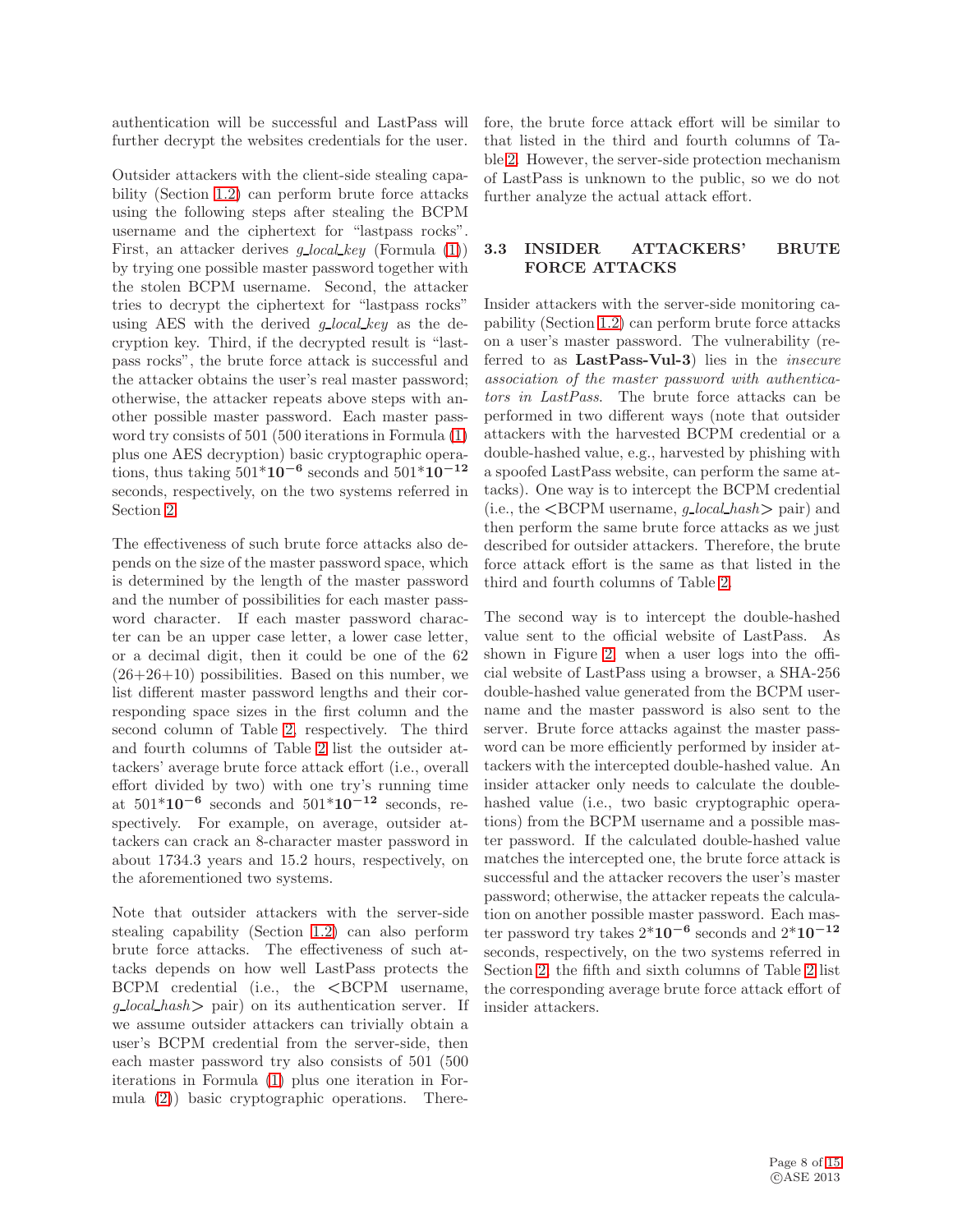| Master password | Master password | Outsider attackers' brute force attack    |                        | Insider attackers' brute force attack  |                      |
|-----------------|-----------------|-------------------------------------------|------------------------|----------------------------------------|----------------------|
| length          | space size      | effort with one try's running time at:    |                        | effort with one try's running time at: |                      |
|                 |                 | $\frac{501*10^{-6}}{201*10^{-6}}$ seconds | $501*10^{-12}$ seconds | $\frac{1}{2*10}$ <sup>-6</sup> seconds | $2*10^{-12}$ seconds |
|                 | $62^5$          | $2.7~{\rm days}$                          | $0.2$ seconds          | 15.3 minutes                           | $9*10^{-4}$ seconds  |
|                 | $62^6$          | $164.7$ days                              | $14.3$ seconds         | $15.8$ hours                           | $0.06$ seconds       |
|                 | $62^7$          | 28 years                                  | 14.7 minutes           | $40.8~{\rm days}$                      | 3.5 seconds          |
|                 | $62^{8}$        | $1734.3$ years                            | $15.2$ hours           | 6.9 years                              | 3.7 minutes          |
|                 | $62^9$          | $1.1*10^5$ years                          | $39.3$ days            | $430$ years                            | 3.8 hours            |
| 10              | $62^{10}$       | $6.5*10^6$ years                          | 6.7 years              | $2.7*10^4$ years                       | $9.7$ days           |

<span id="page-8-0"></span>Table 2: The average brute force attack effort on the master password for LastPass.

#### 4 ROBOFORM SECURITY DESIGN AND VULNERABILITY ANALYSIS

Unlike LastPass, RoboForm is implemented in pure JavaScript and it has two modes: online mode and offline mode. In the offline mode, RoboForm stores a user's websites credentials to the user's local machine. In the online mode, RoboForm uploads a user's websites credentials to its remote cloud storage servers through the HTTPS communication. Figure [3](#page-9-0) illustrates the high-level security design of RoboForm.

In the offline mode, RoboForm also uses a variation of the deterministic password-based key derivation function *PBKDF2* specified in RFC 2898 [\[39\]](#page-14-19). The main variation is replacing the pseudorandom function recommended in the PBKDF2 specification [\[39\]](#page-14-19) with the SHA-1 secure hashing function [\[38\]](#page-14-18) to perform the underlying cryptographic operations. Similar to that of LastPass, such a replacement in RoboForm weakens the security of PBKDF2. Meanwhile, using SHA-1 rather than SHA-2 [\[38\]](#page-14-18) further weakens the security.

The PBKDF2 function used in RoboForm (denoted as *PBKDF2 RF*) has the same interface as in *PBKDF2 LP*, i.e., it accepts four input parameters and returns the derived key as the output. The difference is that two SHA-1 operations are mainly performed for each iteration inside of the *PBKDF2 RF* function; therefore, the iteration count parameter value corresponds to one half of the total number of basic cryptographic operations performed in a *PBKDF2 RF* function call. RoboForm derives a key by using *PBKDF2 RF* in Formula [\(3\)](#page-9-1). A user's master password is used as the password parameter, a random number is used as the salt, the iteration count is 1000, and the derived key is 34 bytes.

We now reveal the vulnerabilities in the security design of RoboForm and discuss three types of potential attacks: *outsider attackers' local decoding attacks*, *outsider attackers' brute force attacks*, and *insider at-*

*tackers' request monitoring attacks*. The first two types of attacks are related to the offline mode of RoboForm. The third type of attacks are related to the online mode of RoboForm.

## <span id="page-8-1"></span>4.1 OUTSIDER ATTACKERS' LOCAL DE-CODING ATTACKS

The vulnerability (referred to as RoboForm-Vul-1) lies in the *zero protection to local storage when a master password is not used in RoboForm*. In the offline mode, RoboForm saves each website credential into a separate *.rfp* file. Each *.rfp* file is organized into three parts: a *header*, a *flag*, and a *data block*. The header is always a string concatenated from a hard-coded string "URL3:ver3" and the encoded website login URL. The formats of the other two parts depend on whether a master password has been used. In the case when a master password is not used, the flag will be a hard-coded string "@PROTECTED@" and the data block will be the encoded format of a user's website credential (note that we did not draw this case in Figure [3\)](#page-9-0). In other words, a user's website credential is not encrypted at all, it is simply encoded without using any cryptographic key. The encoding and decoding schemes are implemented in the RoboForm *Rf-GarbleString()* and *RfUngarbleStringW()* JavaScript functions, respectively.

Therefore, outsider attackers with the client-side stealing capability (Section [1.2\)](#page-3-1) can simply steal the *.rfp* files of those RoboForm users who do not use a master password. With the stolen *.rfp* files, outsider attackers can run the decoding function *RfUngarbleStringW()* on any computer to completely recover a user's websites credentials. Note that local decoding attacks can be regarded as the simplest and most special forms of local decryption attacks in which no decryption keys are needed to recover the plaintexts.

We performed experiments and validated the effectiveness of such local decoding (or decryption) at-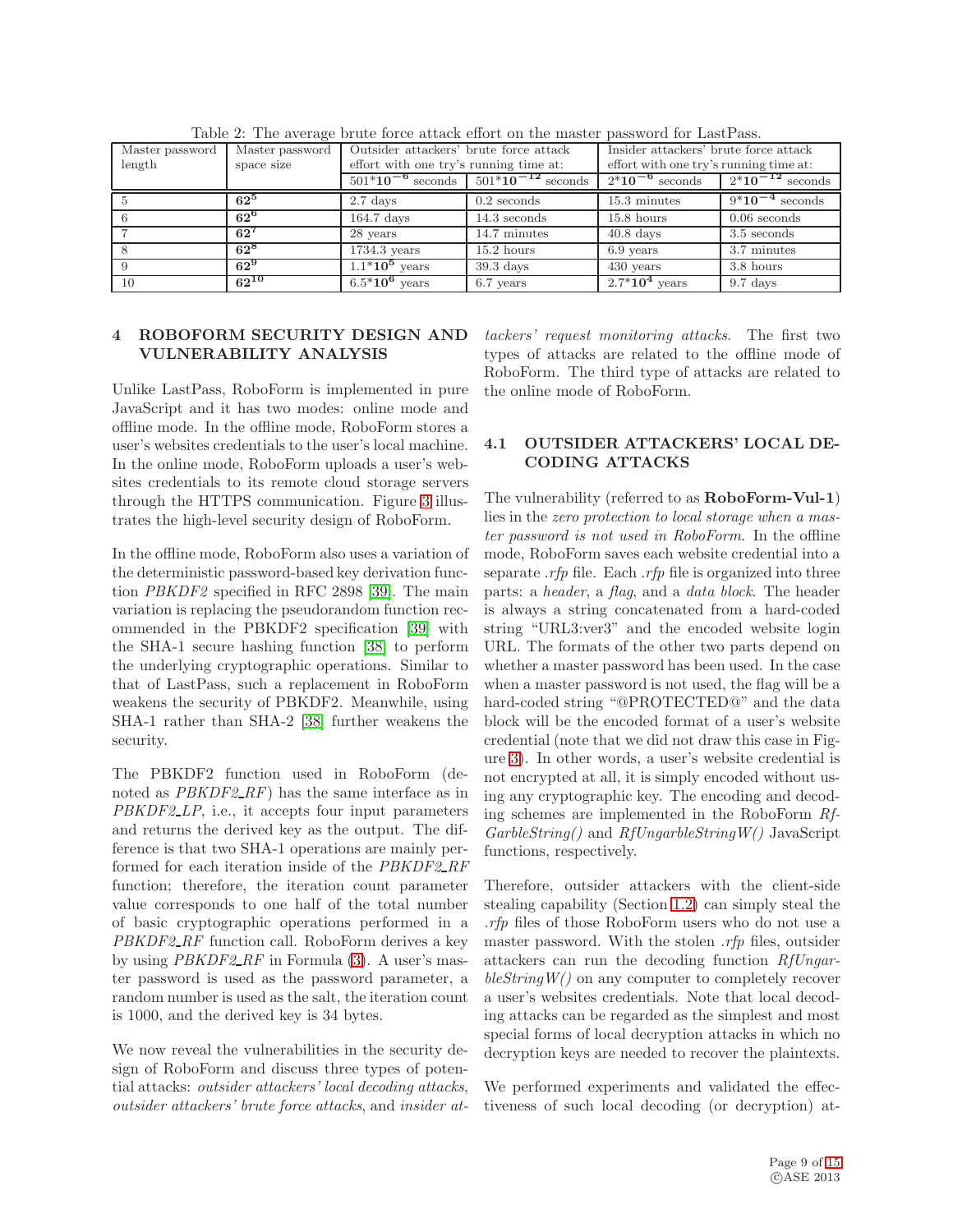

<span id="page-9-0"></span>Figure 3: High-level Security Design of RoboForm.

<span id="page-9-1"></span> $key = PBKDF2.RF(maxster password, random number, 1000, 34)$  (3)

tacks. Meanwhile, we verified that the time effort for performing such attacks is very low – within one second, the entire decoding process can be completed and all the plaintext websites credentials of a user can be accurately obtained by outsider attackers.

#### <span id="page-9-2"></span>4.2 OUTSIDER ATTACKERS' BRUTE FORCE ATTACKS

In the offline mode and if a master password has been used as shown in Figure [3,](#page-9-0) outsider attackers with the client-side stealing capability (Section [1.2\)](#page-3-1) can still perform brute force attacks against a user's master password. With the cracked master password, attackers can further obtain all the websites credentials of the user. The vulnerability (referred to as RoboForm-Vul-2) lies in the *weak protection to the local storage when a master password is used in Robo-Form*. In more details, the brute force attacks can be performed in two different ways. One is based on the *.rfp* files and the other is based on the *smpenc.rfo* file.

*(a) Based on the .rfp files:* In the case when a master password is used, in each *.rfp* file, the flag will be a hard-coded string "+PROTECTED-2+", and the data block will consist of an 8-byte salt, a 2-byte password verification code, a 10-byte integrity checksum, and a ciphertext. The salt is a random number used as the second input parameter to the *PBKDF2 RF* (Formula [\(3\)](#page-9-1)) function. The first 32 bytes of the derived key will be used in the AES encryption to convert a website credential into the ciphertext. The password verification code comes from the last two bytes of the derived key, and it is used to verify the correctness of a user's master password in the offline mode. The integrity checksum is calculated from the HMAC (Keyed-Hashing for Message Authentication, RFC 2104) function on the website credential using the second 16 bytes of the derived key, and it is used to verify the integrity of the data saved in the *.rfp* file.

Therefore, with the stolen *.rfp* files, outsider attackers can first derive a key from a possible master password using the *PBKDF2 RF* function with 1000 iterations. They can then compare the calculated password verification code with the one saved in a *.rfp* file. If a comparison is successful, they can further decrypt the ciphertext and verify the calculated integrity check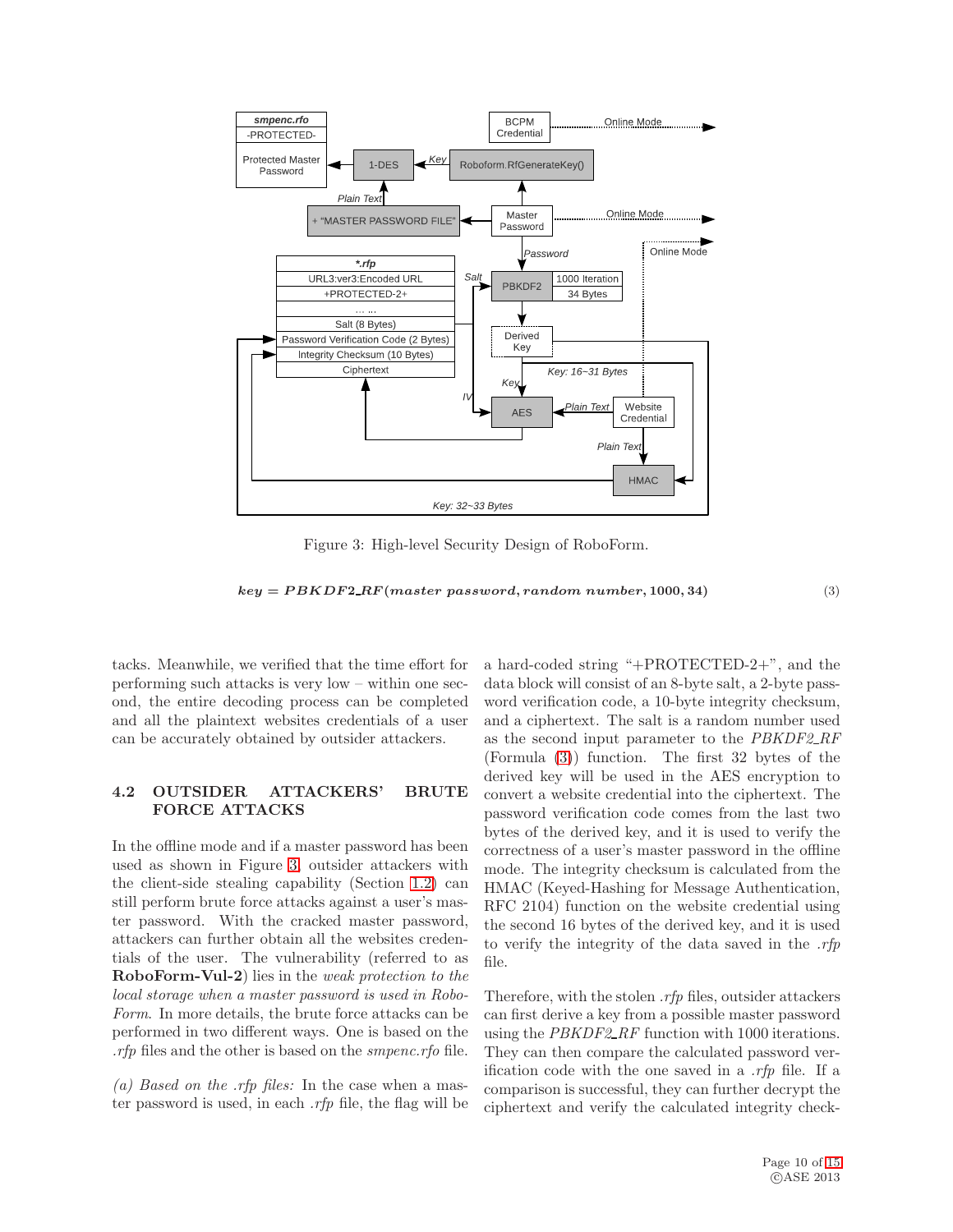sum against the one saved in the *.rfp* file. If this final verification is successful, the brute force attack is successful; otherwise, if any mismatch happens, attackers can simply try another possible master password. Each master password try consists of 2001 (1000 iterations in Formula [\(3\)](#page-9-1) with two SHA-1 operations in each iteration plus one AES decryption) basic cryptographic operations. Therefore, each master password try takes 2001\*10−<sup>6</sup> seconds and 2001\*10−<sup>12</sup> seconds, respectively, on the two systems referred in Section [2;](#page-4-0) the third and fourth columns of Table [3](#page-11-1) list the corresponding average brute force attack effort of outsider attackers.

*(b) Based on the smpenc.rfo file:* In the case when a master password is used in the offline mode, a *smpenc.rfo* file is also created by RoboForm. As shown in Figure [3,](#page-9-0) a user's master password concatenated with a hard-coded string "MASTER PASSWORD FILE" will be encrypted using a single DES (1-DES) operation with a 56-bit key. The key itself is derived from the user's master password using a *RFGenerateKey()* JavaScript function, which simply takes the first 8 bytes of the master password and performs a naive transformation without involving any additional data. The ciphertext is saved into the *smpenc.rfo* file.

RoboForm uses this *smpenc.rfo* file to authenticate an offline user. However, this user authentication mechanism makes a user's master password very vulnerable to brute force attacks performed by outsider attackers with the client-side stealing capability (Section [1.2\)](#page-3-1). Once stealing a user's *smpenc.rfo* file, outsider attackers first derive a decryption key using the *RFGenerateKey()* function with a possible master password, then decrypt (using 1-DES) the ciphertext stored in the *smpenc.rfo* file, and finally verify whether the decrypted result is the concatenation of the tried master password and the hardcoded string "MASTER PASSWORD FILE". If the verification is successful, the brute force attack is successful; otherwise, attackers can simply try another possible master password. Each master password try consists of one basic cryptographic operation, which is the 1-DES decryption because the overhead of the naive transformation in the *RFGenerateKey()* function can be ignored. Therefore, each master password try takes  $1*10^{-6}$  seconds and  $1*10^{-12}$  seconds, respectively, on the two systems referred in Section [2;](#page-4-0) the fifth and sixth columns of Table [3](#page-11-1) list the corresponding average brute force attack effort of outsider attackers.

Comparing to the brute force attacks based on the *.rfp* files, brute force attacks based on the *smpenc.rfo* file are more efficient. With the same client-side stealing capability (Section [1.2\)](#page-3-1) requirement in both types of attacks, it is reasonable to believe that attackers would choose to take the efficient approach of using the stolen *smpenc.rfo* file.

### <span id="page-10-0"></span>4.3 INSIDER ATTACKERS' SERVER-SIDE REQUEST MONITORING AT-TACKS

When the online mode is used, all the credentials of a user including the master password, the BCPM credential, and websites credentials will be sent to the cloud storage servers of RoboForm through the HTTPS communication as shown by the dashed lines in Figure [3.](#page-9-0) The vulnerability (referred to as RoboForm-Vul-3) lies in the *zero protection to the data received by the insiders of RoboForm*.

As we verified through source code inspection and traffic analysis, RoboForm does not encrypt any of those information – it simply transmits the plaintexts of those information through the HTTPS communication. Here are some concrete examples: when a user registers a RoboForm account, the BCPM credential is sent to the cloud storage servers of Robo-Form in plaintext; when a user remembers a website credential using RoboForm, the website credential is sent to the cloud storage servers in plaintext; when a user sets or types the master password, the master password is sent to the cloud storage servers in plaintext; when a user asks RoboForm to auto-fill a website login form, the cloud storage servers will send back the website credential in plaintext.

Therefore, although HTTPS encrypts the clientserver communication and protects against the manin-the-middle attacks, insider attackers with the server-side monitoring capability (Section [1.2\)](#page-3-1) can directly and completely obtain all the credentials of a user – they simply need to monitor the incoming HTTPS requests and wait for their decryption at the server-side. This is a severe vulnerability because insiders (BCPM vendors) should not be able to feasibly decrypt and recover any user's websites credentials and master password as we highlighted in the definition of the threat model for BCPMs.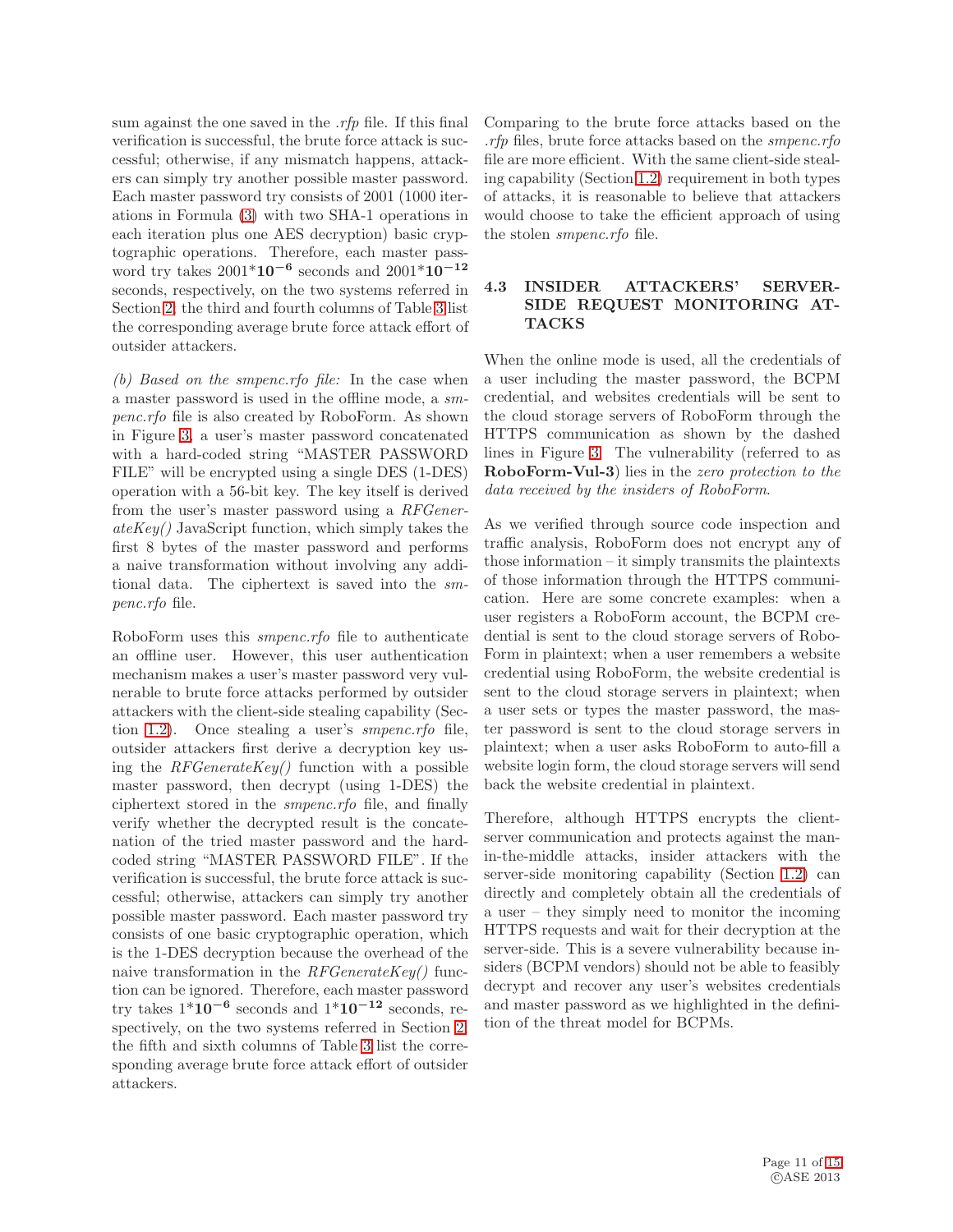| Table 0. The average brave force aveaux chore on the master password for responsibility |                 |                                                 |                         |                                           |                       |
|-----------------------------------------------------------------------------------------|-----------------|-------------------------------------------------|-------------------------|-------------------------------------------|-----------------------|
| Master<br>pass-                                                                         | Master<br>pass- | Based on the <i>rfp</i> files, outsider attack- |                         | Based on the <i>smpenc.rfo</i> file, out- |                       |
| word length                                                                             | word<br>space   | ers' brute force attack effort with one try's   |                         | sider attacker's brute force attack ef-   |                       |
|                                                                                         | size            | running time at:                                |                         | fort with one try's running time at:      |                       |
|                                                                                         |                 | $2001*10^{-6}$ seconds                          | $2001*10^{-12}$ seconds | $\frac{1}{1*10}$ <sup>-6</sup> seconds    | $1*10^{-12}$ seconds  |
|                                                                                         | $62^5$          | $10.6$ days                                     | $0.9$ seconds           | 7.7 minutes                               | $4.6*10^{-4}$ seconds |
|                                                                                         | $62^6$          | $1.8$ years                                     | 10 minutes              | 7.9 hours                                 | $2.9*10^{-2}$ seconds |
|                                                                                         | $62^7$          | $110$ years                                     | 1.0 hours               | $20.4~\mathrm{days}$                      | 1.8 seconds           |
|                                                                                         | $62^8$          | $7.0*10^3$ years                                | $2.6~{\rm days}$        | $3.5$ years                               | 1.8 minutes           |
|                                                                                         | $62^9$          | $4.3*10^5$ years                                | $157.0$ days            | $215$ years                               | $1.9$ hours           |
| 10 <sup>1</sup>                                                                         | $62^{10}$       | $2.7*10^7$ years                                | $26.7$ years            | $1.3*104$ years                           | 4.9 days              |

<span id="page-11-1"></span>Table 3: The average brute force attack effort on the master password for RoboForm.

## <span id="page-11-0"></span>IV DISCUSSIONS AND SUGGESTIONS

In this section, we first discuss the risk levels of the vulnerabilities identified in LastPass and RoboForm. We then provide some general suggestions to help improve the security design of BCPMs. We hope our analysis and suggestions could also be valuable to other cloud-based data security products and research.

## 1 RISK LEVELS OF THE VULNERABILI-TIES

We follow the OWASP (Open Web Application Security Project) Risk Rating Methodology [\[41\]](#page-14-21) to rate the risks of the six vulnerabilities that we identified in Section [III.](#page-2-0) We use the standard risk model: *Risk = Likelihood \* Impact*. We directly rate the likelihood and impact levels for the six vulnerabilities as *LOW*, *MEDIUM*, or *HIGH* values as shown in the second column and the third column of Table [4,](#page-12-0) respectively. We will soon explain our ratings, but will not provide the detailed numerical scores for calculating the likelihood and impact levels because numerical scores could be customizable and subjective [\[41\]](#page-14-21). In other words, we provide the ratings based on our perceptions; a reader may definitely have different opinions. Following the "Determining Severity" table provided in the OWASP Risk Rating Methodology [\[41\]](#page-14-21), we combine the likelihood and impact ratings to derive the corresponding overall risk severity ratings as shown in the fourth column of Table [4.](#page-12-0)

In more details, for LastPass-Vul-1, the likelihood rating is HIGH because it is very likely for outsider attackers to have the client-side stealing capability and the client-side computation capability (Section [1.2\)](#page-3-1), and they can then perform local decryption attacks to completely recover the locally saved master password, the BCPM credential, and all the websites credentials within one second (Section [3.1\)](#page-5-0); the impact rating is

MEDIUM because although a successful attack only affects one single user, attackers can recover all the credentials of the user.

For LastPass-Vul-2, the likelihood rating is MEDIUM because it is very likely for outsider attackers to have the client-side stealing capability (Section [1.2\)](#page-3-1), but certain brute forth effort is still needed to recover the credentials (Section [3.2\)](#page-6-3); the impact rating is MEDIUM for the same reason as in LastPass-Vul-1.

For LastPass-Vul-3, the likelihood rating is MEDIUM because it is very likely for insider attackers to have the server-side monitoring capability (Section [1.2\)](#page-3-1), but certain brute forth effort is still needed to recover the credentials of a user (Section [3.3\)](#page-7-0); the impact rating is HIGH because insider attackers have the stored encrypted data for all the users and they can perform brute forth attacks on any user they are interested in.

For RoboForm-Vul-1, the likelihood rating is HIGH because it is very likely for outsider attackers to have the client-side stealing capability (Section [1.2\)](#page-3-1), and they can then perform local decoding attacks to completely recover all the websites credentials within one second (Section [4.1\)](#page-8-1); the impact rating is MEDIUM because although a successful attack only affects one single user, attackers can recover all the websites credentials of the user.

For RoboForm-Vul-2, the likelihood rating is MEDIUM because it is very likely for outsider attackers to have the client-side stealing capability (Section [1.2\)](#page-3-1), but certain brute forth effort is still needed to recover the credentials (Section [4.2\)](#page-9-2); the impact rating is MEDIUM because although a successful attack only affects one single user, attackers can recover the master password and all the websites credentials of the user.

For RoboForm-Vul-3, the likelihood rating is HIGH because it is very likely for insider attackers to have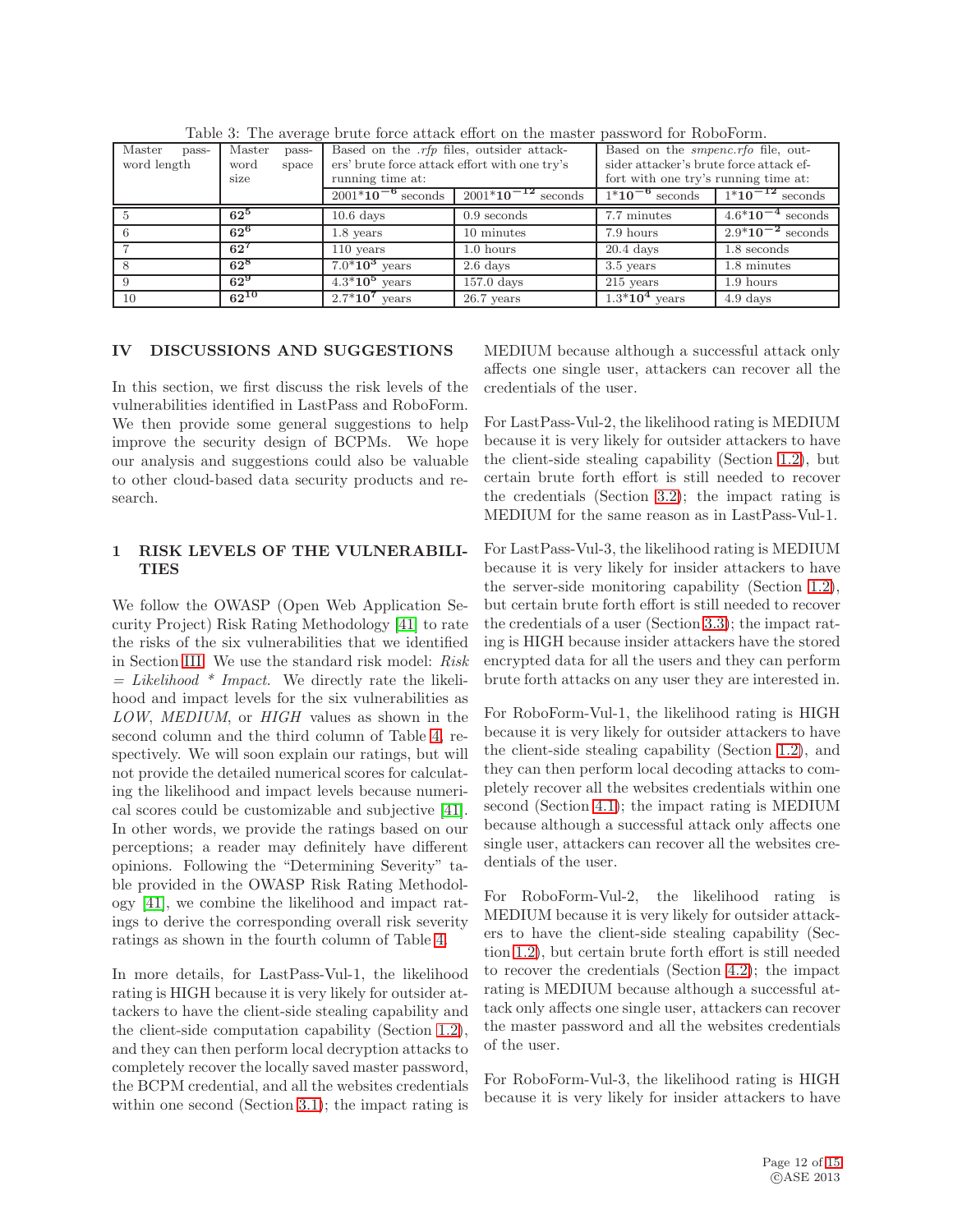| Vulnerability    | Likelihood    | Impact        | Overall Risk Severity |
|------------------|---------------|---------------|-----------------------|
| $LastPass-Vul-1$ | <b>HIGH</b>   | <b>MEDIUM</b> | High                  |
| $LastPass-Val-2$ | <b>MEDIUM</b> | <b>MEDIUM</b> | Medium                |
| $LastPass-Val-3$ | <b>MEDIUM</b> | <b>HIGH</b>   | High                  |
| RoboForm-Vul-1   | <b>HIGH</b>   | <b>MEDIUM</b> | High                  |
| RoboForm-Vul-2   | <b>MEDIUM</b> | <b>MEDIUM</b> | Medium                |
| RoboForm-Vul-3   | <b>HIGH</b>   | <b>HIGH</b>   | Critical              |

<span id="page-12-0"></span>Table 4: Likelihood, impact, and overall risk ratings.

the server-side monitoring capability (Section [1.2\)](#page-3-1), and they can perform request monitoring attacks to completely obtain all the credentials of any user (Section [4.3\)](#page-10-0); the impact rating is HIGH because a successful attack affects all the users who have the online interactions with RoboForm.

As noted in Section [1.3,](#page-4-1) we consider the effort of brute force attacks as the upper bound, and attackers can definitely use different dictionaries to reduce their effort. In addition, attackers can also use multiple computers to reduce their brute force attack effort. Therefore, although the likelihood rating of LastPass-Vul-2, LastPass-Vul-3, and RoboForm-Vul-2 is MEDIUM, we should never overlook their potential risks especially because the brute force effort is not daunting as estimated in Table [2](#page-8-0) and Table [3.](#page-11-1)

#### 2 SUGGESTIONS TO SECURE BCPM DESIGN

Based on our detailed vulnerability and risk analysis results, we provide the following general suggestions to help improve the security design of BCPMs.

Suggestion 1: user data should be protected with strong confidentiality and authenticity mechanisms before being sent to cloud storage servers. In other words, strong protection (as will be further explained in the following suggestions) must be performed at the client-side and a BCPM should assure users that no insider can obtain users' websites credentials by any feasible means. This suggestion corresponds to the critical security risk of RoboForm-Vul-3.

Suggestion 2: outsider attackers' client-side stealing capability and client-side computation capability (Section [1.2\)](#page-3-1) should be seriously considered by BCPM designers given the rampancy of client-side attacks such as drive-by-downloads [\[27–](#page-14-10)[31\]](#page-14-11); therefore, locally saved sensitive data should be strongly protected, and convenient mechanisms such as master password remembering should not be provided if

they will sacrifice the security of the BCPM. This suggestion corresponds to the high security risk of LastPass-Vul-1 and RoboForm-Vul-1.

Suggestion 3: a master password mechanism must be provided in a BCPM, and users should be mandated to use a strong master password with the strength assured by a proactive password checker. A strong master password is the only thing (if a second authentication factor such as a security token does not exist) that a user can count on to defend against both insider and outsider attackers. Protecting websites credentials without using a master password is analogous to protecting valuables in a safe without setting a combination [\[25\]](#page-14-8). This suggestion corresponds to the high security risk of RoboForm-Vul-1 because a master password is optional in RoboForm (Table [1\)](#page-2-1); it also corresponds to the high security risk of LastPass-Vul-3 and the medium security risk of LastPass-Vul-2 and RoboForm-Vul-2 because both BCPMs do not have any strength requirement on a user's master password (Table [1\)](#page-2-1).

Suggestion 4: large iteration count values should be used in the password based key derivation functions such as *PBKDF2* [\[39\]](#page-14-19) so that the effort for each master password try will be non-trivial (e.g., taking a few seconds) and brute force attacks against a strong master password will be computationally infeasible. This suggestion corresponds to the high security risk of LastPass-Vul-3 and the medium security risk of LastPass-Vul-2 and RoboForm-Vul-2 because neither LastPass nor RoboForm uses large iteration count values as shown in Formulas  $(1)$ ,  $(2)$ , and  $(3)$ .

Suggestion 5: a user's master password should be used to authenticate the user, but it should not be insecurely associated with any authenticator that will be sent to the cloud storage servers or saved locally to the user's machine. This suggestion corresponds to the high security risk of LastPass-Vul-3 because attackers can try a possible master password and verify against either the BCPM credential or the doublehashed value sent to the cloud storage servers of Last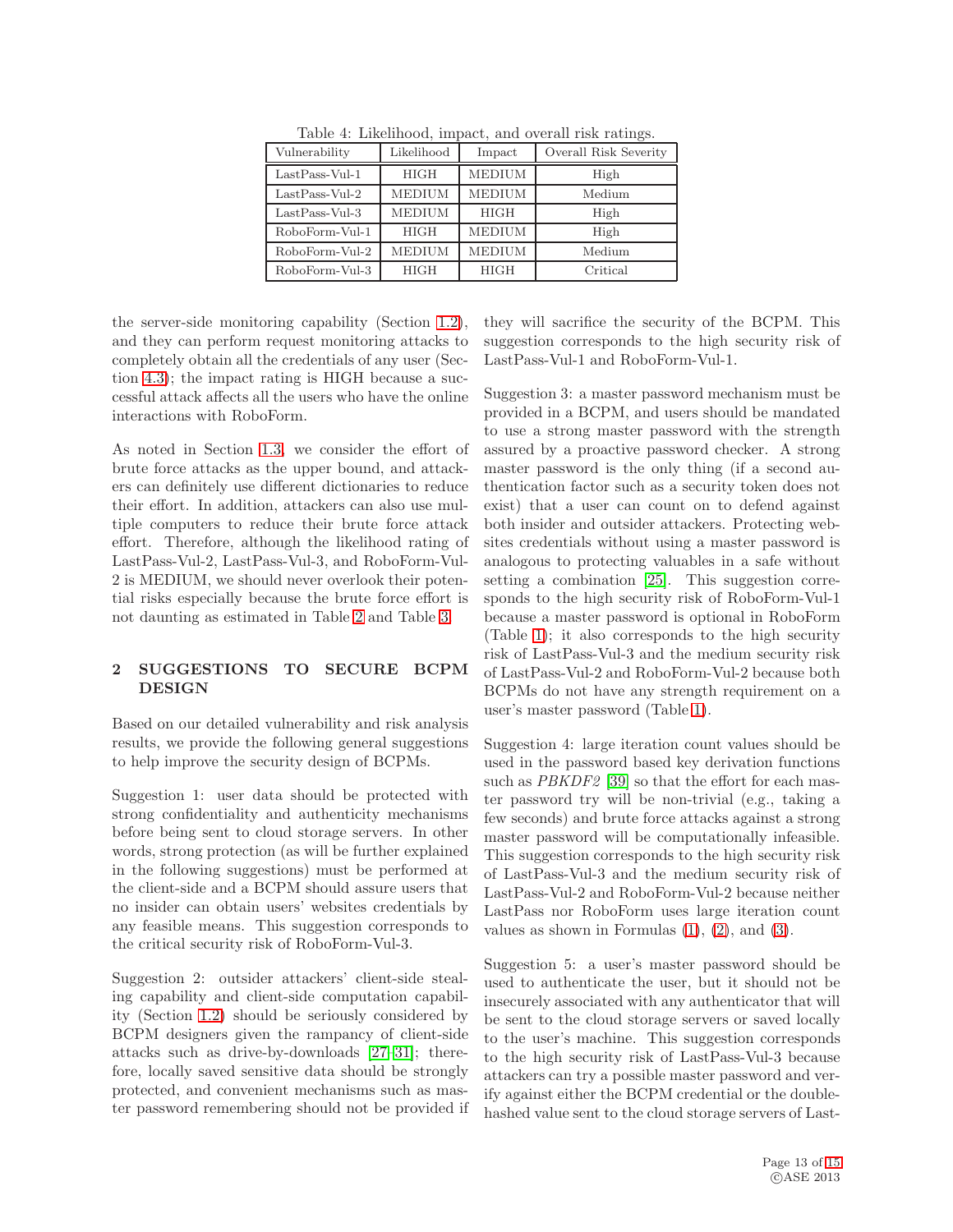Pass; it also corresponds to the medium security risk of LastPass-Vul-2 and RoboForm-Vul-2 because attackers can try a possible master password and verify against the locally saved authenticator. We separate this suggestion from suggestion 4 because an authenticator (e.g., the BCPM password in RoboForm) is not necessarily derived from password based key derivation functions.

Suggestion 6: data authenticity should be assured and an authenticity verification should not weaken confidentiality. This suggestion corresponds to the medium security risk of RoboForm-Vul-2 because the integrity checksum in a *.rfp* file can be used in the brute force attacks and should be more securely generated by following the above suggestion 4. LastPass does not verify the authenticity (integrity and source) of the records saved in its database tables; therefore, this last suggestion also applies to LastPass.

#### <span id="page-13-11"></span>V CONCLUSION

In this paper, we analyzed the security design of two very popular commercial BCPMs: LastPass and RoboForm. We identified several critical, high, and medium risk level vulnerabilities in both BCPMs and analyzed how insider and outsider attackers can exploit those vulnerabilities to perform different attacks. We provided some general suggestions to help improve the security design of BCPMs. We hope our analysis and suggestions could also benefit other cloud-based data security products and research.

#### VI ACKNOWLEDGMENTS

The authors thank anonymous reviewers for their insightful comments and valuable suggestions. This work was partially supported by a UCCS 2012-2013 CRCW research grant.

#### <span id="page-13-0"></span>References

- [1] J. Bonneau, C. Herley, P. C. van Oorschot, and F. Stajano, "The quest to replace passwords: A framework for comparative evaluation of web authentication schemes," in *Proc. of IEEE Symposium on Security and Privacy*, 2012.
- <span id="page-13-8"></span>[2] C. Herley and P. C. van Oorschot, "A research agenda acknowledging the persistence of passwords," *IEEE Security & Privacy*, vol. 10, no. 1, pp. 28–36, 2012.
- <span id="page-13-1"></span>[3] C. Herley, P. C. van Oorschot, and A. S. Patrick, "Passwords: If we're so smart, why are we still using them?" in *Proc. of FC*, 2009.
- <span id="page-13-2"></span>[4] A. Adams and M. A. Sasse, "Users are not the enemy," *Commun. ACM*, vol. 42, no. 12, pp. 40– 46, 1999.
- <span id="page-13-13"></span>[5] D. C. Feldmeier and P. R. Karn, "Unix password security – ten years later," in *Proc. of CRYPTO*, 1989.
- <span id="page-13-7"></span>[6] S. Komanduri, R. Shay, P. G. Kelley, M. L. Mazurek, L. Bauer, N. Christin, L. F. Cranor, and S. Egelman, "Of passwords and people: Measuring the effect of password-composition policies," in *Proc. of CHI*, 2011.
- <span id="page-13-3"></span>[7] J. Yan, A. Blackwell, R. Anderson, and A. Grant, "Password memorability and security: Empirical results," *IEEE Security and Privacy*, vol. 2, no. 5, pp. 25–31, 2004.
- <span id="page-13-4"></span>[8] M. Jakobsson and S. Myers, *Phishing and Countermeasures: Understanding the Increasing Problem of Electronic Identity Theft*. Wiley-Interscience, ISBN 0-471-78245-9, 2006.
- [9] Rachna Dhamija and J.D.Tygar and Marti Hearst, "Why phishing works," in *Proc. of CHI*, 2006.
- [10] C. Yue and H. Wang, "BogusBiter: A Transparent Protection Against Phishing Attacks," *ACM Transactions on Internet Technology (TOIT)*, vol. 10, no. 2, pp. 1–31, 2010.
- <span id="page-13-5"></span>[11] C. Yue, "Preventing the Revealing of Online Passwords to Inappropriate Websites with LoginInspector," in *Proc. of USENIX LISA*, 2012.
- <span id="page-13-6"></span>[12] D. Florêncio and C. Herley, "A large-scale study of web password habits," in *Proc. of WWW*, 2007.
- <span id="page-13-9"></span>[13] "LastPass Password Manager." [https://lastpass.](https://lastpass.com/) [com/.](https://lastpass.com/)
- <span id="page-13-10"></span>[14] "RoboForm Password Manager." [http://www.](http://www.roboform.com/) [roboform.com/.](http://www.roboform.com/)
- <span id="page-13-12"></span>[15] R. Morris and K. Thompson, "Password security: a case history," *Commun. ACM*, vol. 22, no. 11, pp. 594–597, 1979.
- <span id="page-13-14"></span>[16] M. Wu, R. C. Miller, and G. Little, "Web wallet: preventing phishing attacks by revealing user intentions," in *Proc. of SOUPS*, 2006.